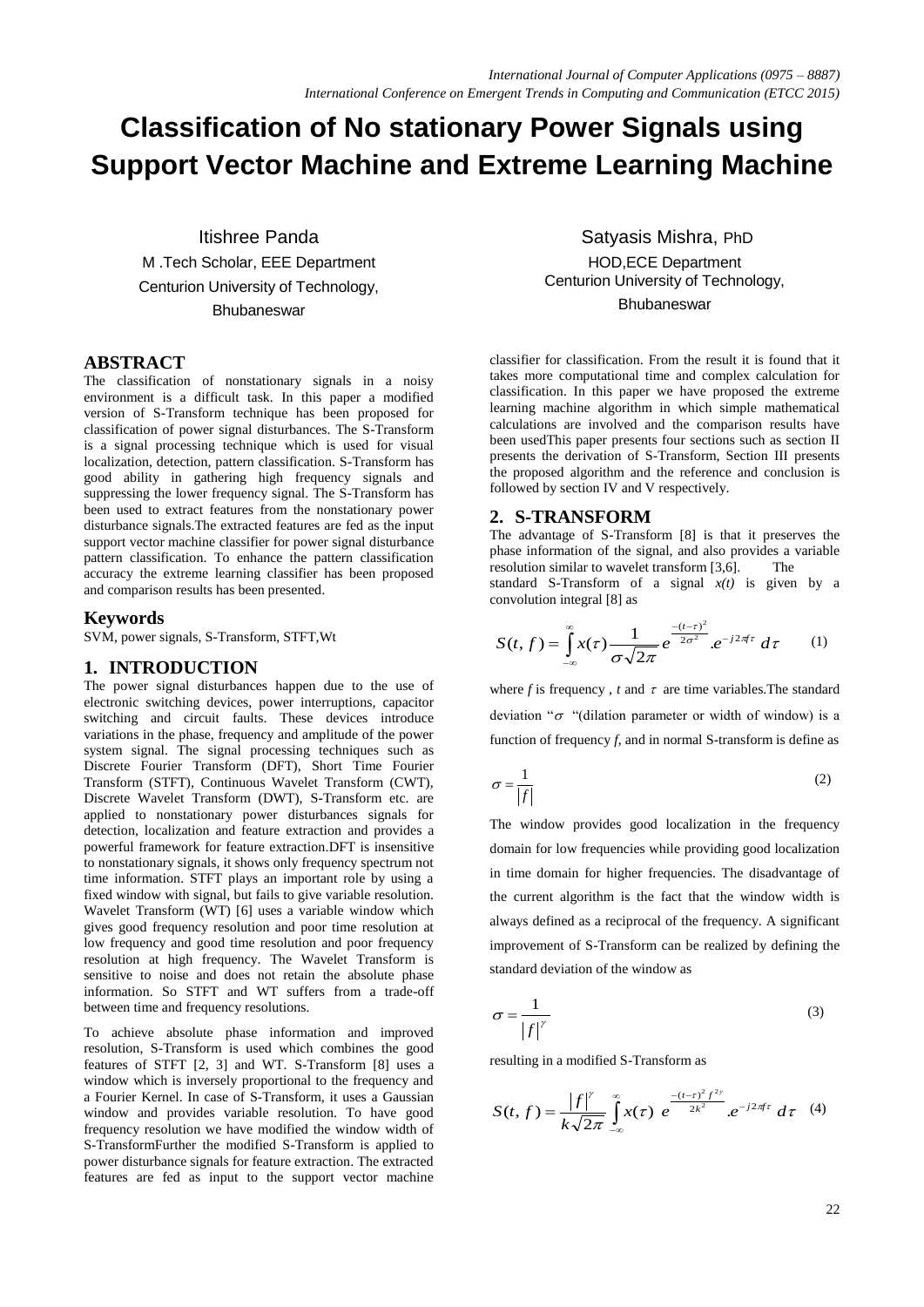Where,  $\gamma$  and  $\alpha$  control the width of the window, the equation (4) can be written as

$$
S(t,f) = \frac{|f|^{r}}{\sqrt{2\pi}} \int_{-\infty}^{\infty} x(\tau) e^{-\frac{-(t-\tau)^{2}f^{2\gamma}}{2}} e^{-j2\pi f\tau} d\tau
$$
 (5)

The S-Transform can be written as a convolution of two functions over the variable "t"

$$
S(\tau, f) = \int_{-\infty}^{\infty} p(t, f) g(\tau - t, f) dt
$$
 (6)

Or 
$$
S(\tau, f) = p(t, f) * g(\tau, f)
$$
 (7)

Where 
$$
p(\tau, f) = x(\tau)e^{-j2\pi f\tau}
$$
 (8)

And 
$$
g(\tau, f) = \frac{|f|}{\sqrt{2\pi}} e^{\frac{-\tau^2 f^2}{2}}
$$
 (9)

Let  $B(\alpha, f)$  be the Fourier transform (from  $\tau$  to  $\alpha$ ) of the S-Transform  $S(\tau, f)$ . By the convolution theorem the convolution in the *τ* (time) domain becomes a multiplication in the *α*  (frequency) domain:

Now defining

$$
B(\alpha, f) = P(\alpha, f)G(\alpha, f) \tag{10}
$$

Where  $P(\alpha, f)$  and  $G(\alpha, f)$  are the Fourier transform of  $p(\tau, f)$ and  $g(\tau, f)$ , so we can write

$$
B(\alpha, f) = X(\alpha + f) e^{-\frac{2\pi^2 \alpha^2}{|f|^2}}
$$
 (11)

Thus S-Transform is the inverse Fourier Transform of the above equation

$$
S(t,f) = \int_{-\infty}^{\infty} X(\alpha + f) e^{-\frac{2\pi^2 \alpha^2}{|f|^2}} . e^{+j2\pi \alpha \tau} d\alpha \qquad (12)
$$

and the modified S-Transform is given by

$$
S(t,f) = \int_{-\infty}^{\infty} X(\alpha + f) e^{-\frac{2\pi^2 \alpha^2}{|f|^{2\gamma}}} e^{-j2\pi \alpha \tau} d\alpha
$$
 (13)



**Fig .1 Localization of Transient signal using S-Transform**



**Fig .2 Localization of Transient signal using Modified S-Transform**

## **3. PROPOSED METHOD**

#### **3.1 Support Vector Machine**

For non-separable data, we will have alternative of mapping of data into higher dimensional space, as

$$
x_i * x_j = \Phi(x_i) \Phi(x_j)
$$
 (14)

This higher dimensional space is called a feature space and then the kernel function is given by

$$
\Phi(x_i)\Phi(x_j) \to K(x_i, x_j) \tag{15}
$$

So the kernel is therefore the inner product between mapped pairs in the feature space.

Therefore the RBF kernel is given by

$$
K(x_i, x_j) = e^{-\left\|x_i - x_j\right\|^2 / 2\sigma^2}
$$
 (16)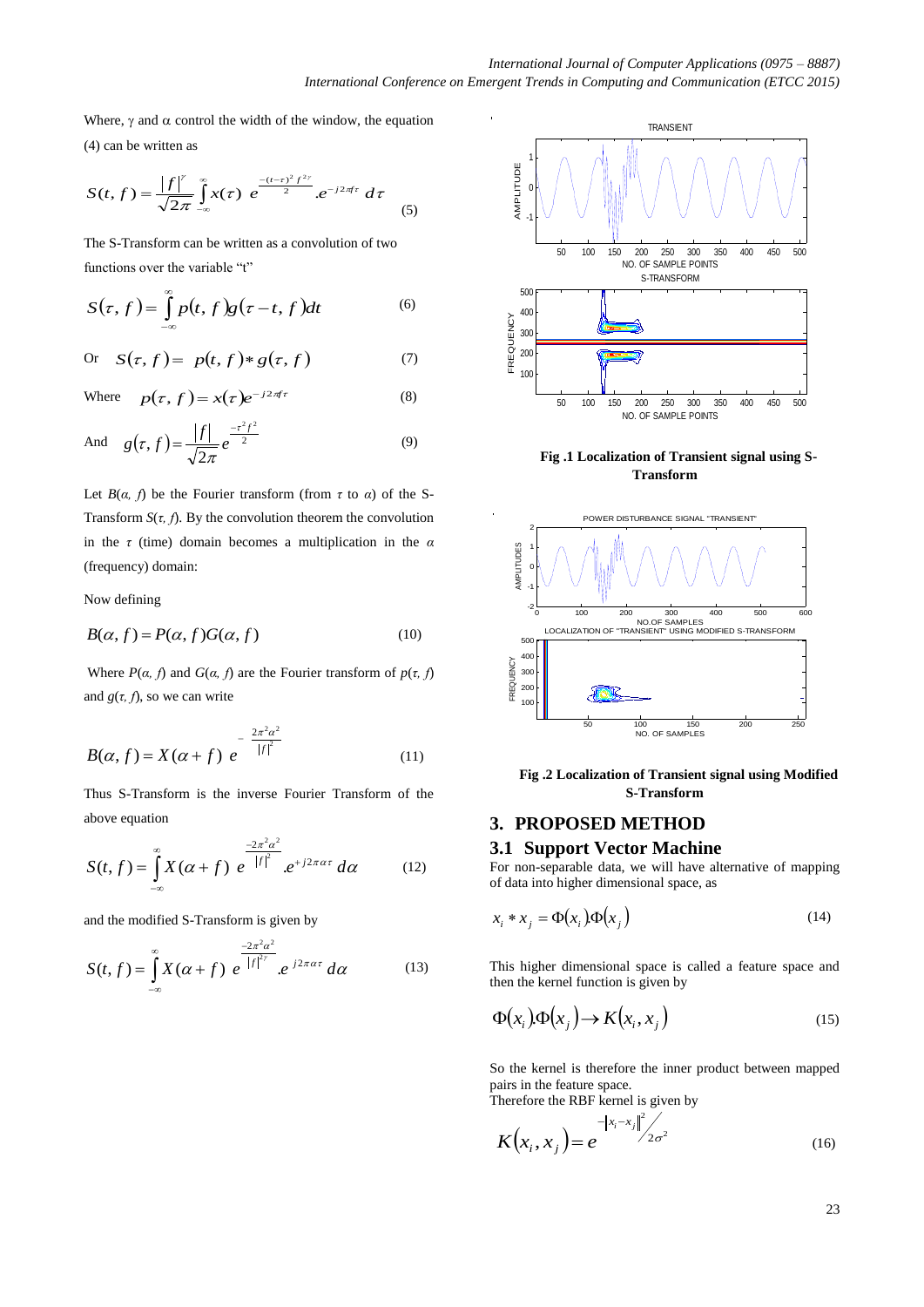And this kernel must satisfy Mercers condition, for any  $g(x)$ ,  $\int g^2(x)dx < \infty$  is finite and

$$
\int K(x_i, x_j)g(x_i)g(x_j)dx_idx_j \ge 0
$$
\n(17)

If a kernel which does not satisfy Mercer's condition, there may exist data such that the Hessian matrix is indefinite, and for which the quadratic programming problem will have no solution. The point of estimates of the weights  $W = \{w_i\}_{i=1}^N$  $W = \{W_j\}_{j=0}^N$ needed by SVM[12], such that the linear combination of the

base functions  $\Phi = \{K(x_i, x_i)\}\}^N$  $\Phi = \left\{ K(x_i, x_j) \right\}_{i,j=1}^N$  fits the training targets

closely. At the same time, it reduces the complexity of computation by forcing the majority of the weights to

zero. The SVM predictions is given by  
\n
$$
y_i(x, w) = f_{sym}(x, w) = \sum_{i=1}^{N} w_i K(x, x_i) + w_0
$$
\n(18)

$$
y(x, w) = \Phi(x)w
$$
 (19)

And  $W = [W_0, W_1, W_2, \dots, W_N]^T$ 

Where  $K(x, x_i)$  is a RBF kernel function and it is the key factor in SVM to satisfy the "Mercer Condition". And  $\Phi$  is

an augmented Kernel matrix and is given by  
\n
$$
\Phi = \begin{bmatrix}\nK(x_1, x_1) & K(x_1, x_2) & \cdots & K(x_1, x_N) \\
K(x_2, x_1) & K(x_2, x_2) & \cdots & K(x_1, x_1) \\
\vdots & \vdots & \ddots & \vdots \\
K(x_N, x_1) & K(x_N, x_1) & \cdots & K(x_N, x_N)\n\end{bmatrix}
$$

This matrix is formed by all the basis functions evaluated at all the training points that is with the RBF kernel functions.

For pattern classification problem, SVM we have to maximize

$$
W(\alpha) = \sum_{i=1}^{N} \alpha_i - \frac{1}{2} \sum_{i=1}^{N} \sum_{j=1}^{N} \alpha_i y_i \alpha_j y_j K(x_i, x_j)
$$
 (20)

Subject to 1 0 *N i i i*  $\alpha_i$ *y*  $\sum_{i=1}^n \alpha_i y_i = 0$  where  $\alpha_i, \alpha_j$  are the hyper

parameters and  $i = 1, 2, \dots, N$ 

The decision function is given by

$$
f(x) = \text{sgn}\left(\sum_{i=1}^{N} \alpha_i y_i K(x_i, x_j) + w_0\right) \tag{21}
$$

Some advantages of SVM are (i) it smoothly handles the non linear problems (ii) good prediction accuracy and involved simple mathematical calculations. SVM includes VC dimension and structural risk minimization for classification accuracy.

#### **3.2 Extreme Learning Machine**

The conventional SVM cannot be used in regression and multiclass classification applications directly. This paper shows that the extreme learning machine (ELM) algorithm works for single-hidden-layer feed forward networks where the hidden layer weights need not be updated.ELM was originally developed for the single-hidden-layer feed forward neural networks

$$
f(x) = h(x)\beta
$$
 (22)

Where  $h(x)$  is the hidden-layer output corresponding to the input sample **x** and **β** is the output weight vector between the hidden layer and the output layer. One of the salient features of ELM is that the hidden layer need not be tunedare the initial starting values.



**Fig.3 Single Layer Feed forward Neural Network**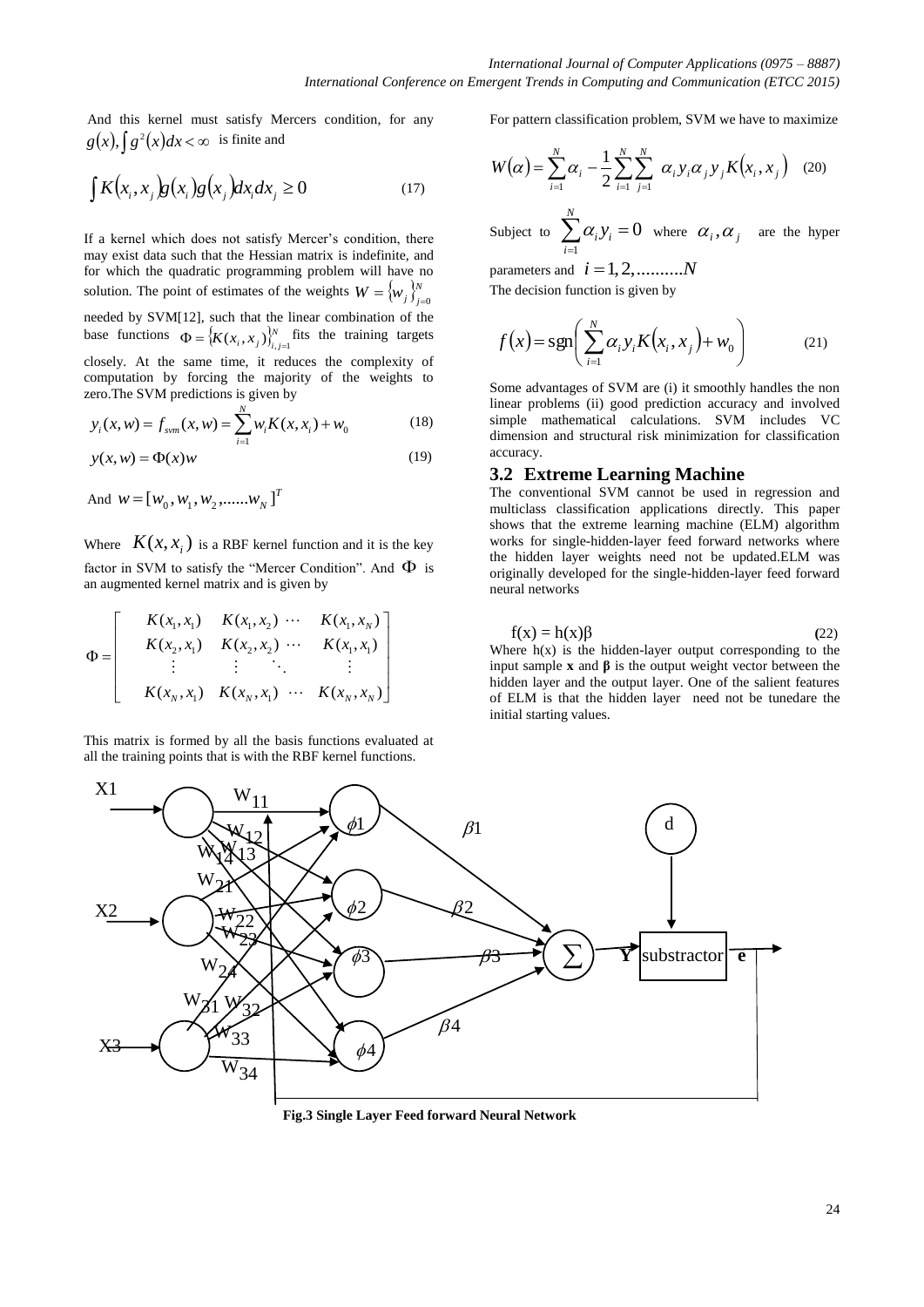Given a set of *N* training dataset  $D = (x_i, t_i)$ ,  $i = 1$  to *N* with each  $x_i$  is a  $d$ -dimensional vector and  $t_i$  is the expectation output. The output function of ELM[15] with *L*  hidden neurons is represented by

$$
f(x) = \sum_{k=0}^{L} \beta_k h_k(\theta_k; x) = h(\Theta; x)w
$$
 (23)

where  $h(\Theta; x) = [1, h_1(\theta_1; x), \dots, h_L(\theta_L; x)]$  is the hidden feature mapping with respect to input  $\mathbf{x}.\mathbf{\Theta} = [\theta_1.....\theta_L]$  are randomly generated parameters of hidden layer and  $w$  is the weight vector of all hidden neurons to an output neuron to be analytically analyzed.  $h_k(\cdot)$  is the activation function of hidden layer. Equation (1) can be written as

$$
H\beta = T \tag{24}
$$

where H is the  $N \times (L+1)$  hidden layer feature-mapping matrix, whose elements are as follows:

$$
H = \begin{bmatrix} 1 & h_1(\theta_1; x_1) & \cdots & h_L(\theta_L; x_1) \\ \vdots & \vdots & \vdots & \vdots \\ 1 & h_1(\theta_1; x_N) & \cdots & h_L(\theta_L; x_N) \end{bmatrix}
$$
(25)

the  $i$  th row of  $H$  is the hidden layer's output vector for an instance  $x$ . Equation (2) is a linear system, which is solved by

$$
\beta = H^{\dagger} T, \qquad H^{\dagger} = (H^T H)^{-1} H^T \qquad (26)
$$

where  $H^{\dagger}$  is the Moore–Penrose generalized inverse [2] of matrix H.

In the proposed work features such as energy, standard deviation, autocorrelation, mean, variance, maximum and normalized values have been extracted from the nonstationary power signals.

The following disturbances have been considered for power signal clustering.

- 1. Transient
- 2. Harmonic
- 3. Notch
- 4. Sag
- 5. Spike
- 6. Sag+ Harmonic
- 7. Swell
- 8. .Flicker, Swell+ Harmonic

#### **4. RESULTS**



**Fig .4 Classification of power signals using SVM algorithm**



**Fig .5 Classification of power signals using ELM**

Fig.4 shows the classification of power signals using SVM algorithm and it is found that the power disturbance signals are classified but the cluster pattern visualization is not clear and the computational time is 21.0875 seconds. Fig .5 shows the classification of power signals using extreme learning machine classifier and the classification of the power signal is clear and the computational time taken is 10.3456 seconds.